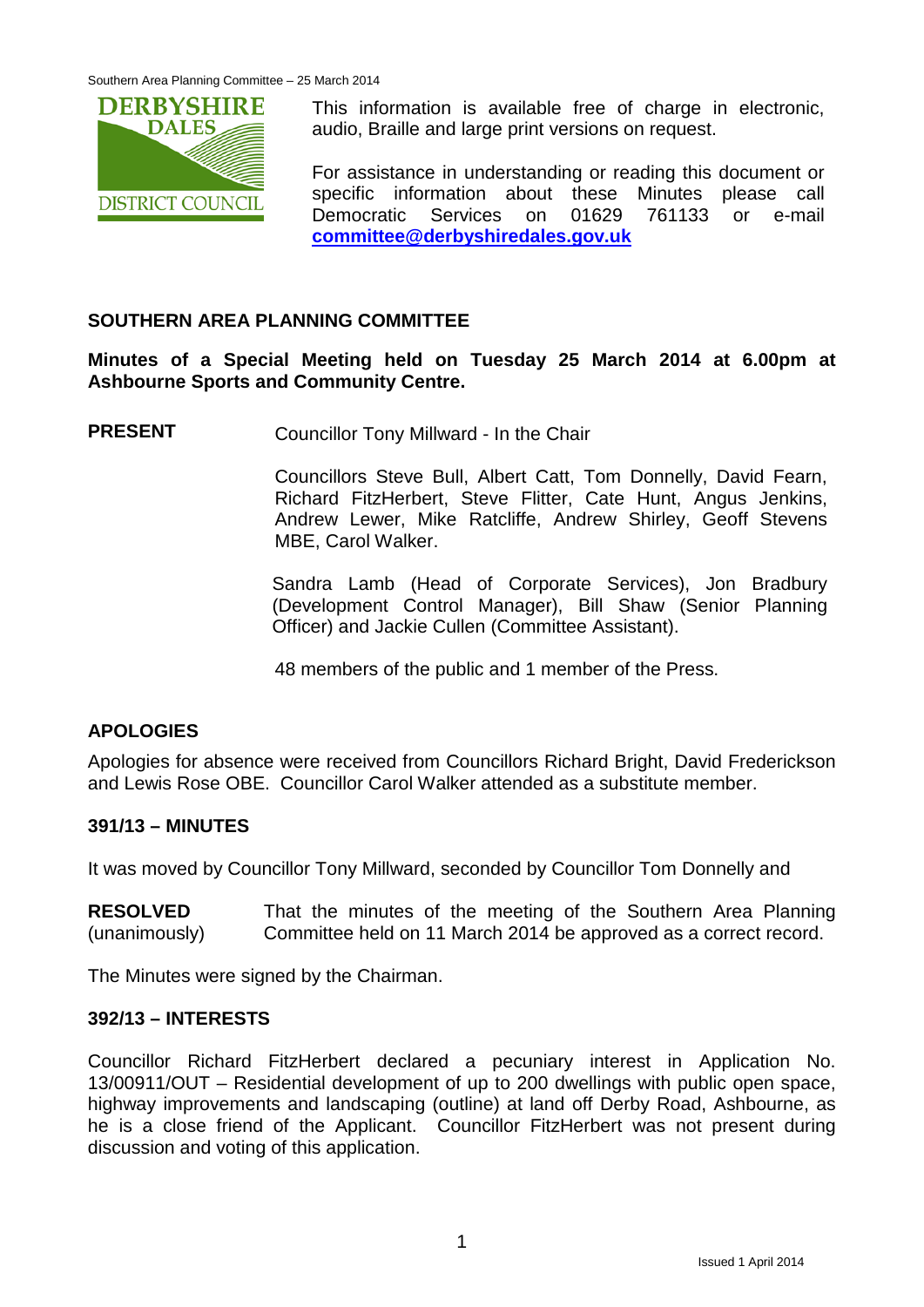Southern Area Planning Committee – 25 March 2014

Councillor Andrew Lewer declared that to avoid an appearance of bias given by close links with the community he was withdrawing from the meeting during discussion and voting of Application No. 13/00826/FUL – erection of 50 dwellings and primary school with associated infrastructure and amenity spaces at land off Luke Lane, Brailsford. Councillor Lewer distributed a letter of explanation at the meeting in accordance with the Planning Code of Good Practice.

## **393/13 – APPLICATION NO. 13/00839/FUL – ERECTION OF 50KW WIND TURBINE (24.8m TO HUB AND 34.5m TO BLADE TIP) AT BRADLEY LODGE, HULLAND WARD**

The Committee visited the site prior to the meeting to enable them to assess the impact of the proposed development on the local landscape.

In accordance with the procedure for public participation, Marie Stacey, Agent, spoke in favour of the application.

Two letters of representation had been received, as summarised in the report.

It was moved by Councillor Mike Ratcliffe, seconded by Councillor Geoff Stevens MBE and

**RESOLVED** That planning permission be refused for the reason set out in the report.

# **Voting:**

| For         | 9 |
|-------------|---|
| Against     | 5 |
| Abstentions | 0 |

#### **394/13 – APPLICATION NO. 13/00826/FUL – ERECTION OF 50 DWELLINGS AND PRIMARY SCHOOL WITH ASSOCIATED INFRASTRUCTURE AND AMENITY SPACES AT LAND OFF LUKE LANE, BRAILSFORD**

Councillor Lewer left the meeting during discussion and voting of this item, and distributed copies of his letter at the meeting.

The Committee visited the site prior to the meeting to enable them to assess the impact of the development on its surroundings and to fully appreciate the issues involved.

In accordance with the procedure for public participation, Nick Tompkins, representing Brailsford Parish Council, spoke against the application;

Barry Nixon, local resident, spoke against the application;

Susan Walker, Chairman of Action for Brailsford Community and local resident spoke against the application;

David Wood, representing Brailsford Primary School, spoke in favour of the application; Matthew Bartram, Applicant, spoke in favour of the application.

The Development Control Manager advised the Committee that a further condition would be added to the Officer's Recommendation should Members vote in favour of the application, as follows: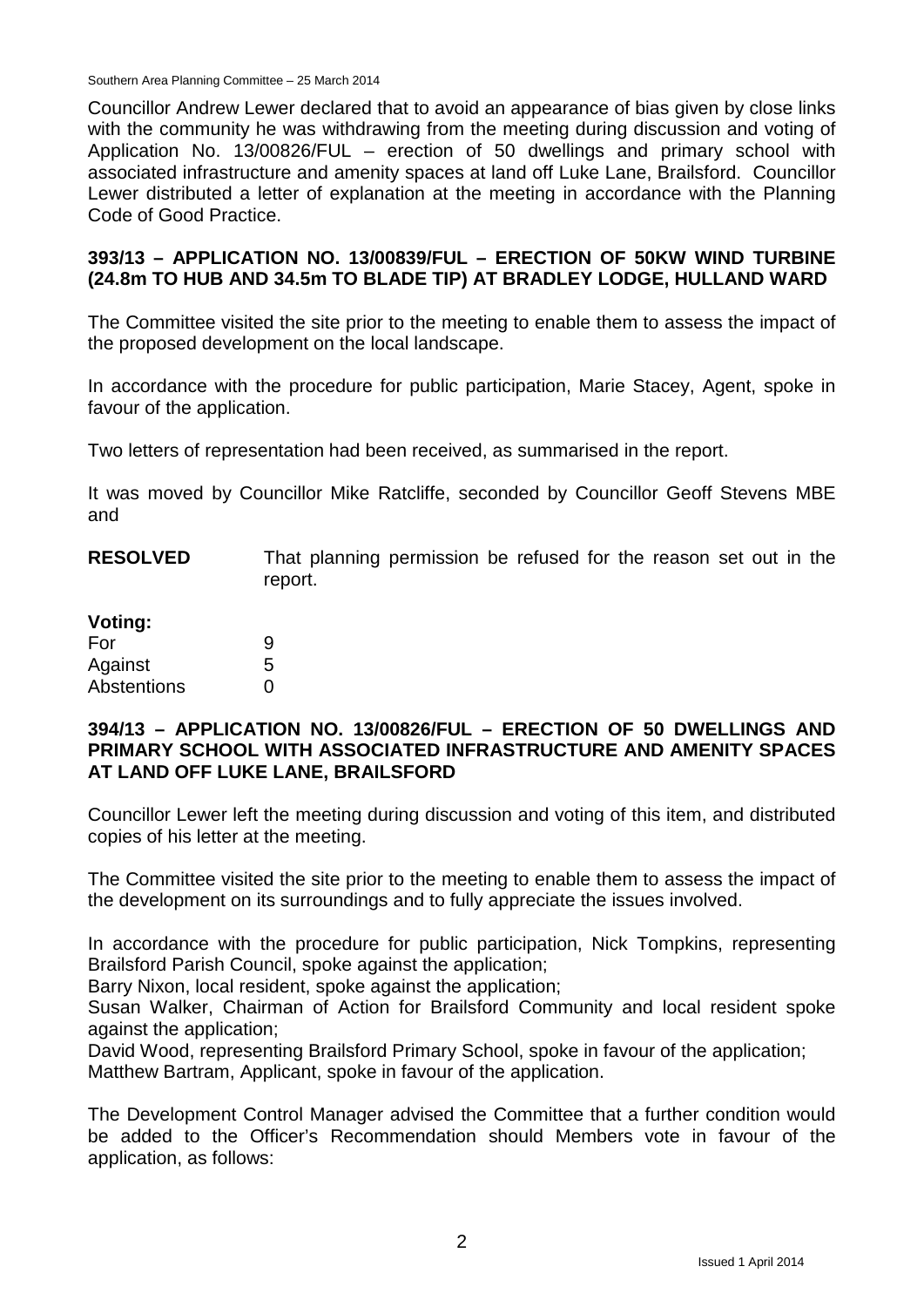*That prior to the commencement of development the Applicant submits updated house details incorporating chimneys, in accordance with the site plan which the Applicant submitted on 31 January 2014. The development shall then be carried out in accordance with the revised details.*

In response to a question regarding the timing of the provision of the school the Committee was advised that a standard phasing condition should be added to the conditions set out in the Officers' recommendation to secure provision of the school in line with the emerging plan policy.

It was moved by Councillor Albert Catt, seconded by Councillor David Fearn and

**RESOLVED** (unanimously) That subject to two extra conditions being added to the Officers' Recommendation as set out below, authority be delegated to the Corporate Director to grant full planning permission subject to the completion of a Section 106 Planning Obligation Agreement to secure the appropriate on-site affordable housing provision, a financial contribution to the health care centre, funding for highway and footpath improvements, roadside parking restrictions, speed limit review and travel plan monitoring, and any other matters that cannot be dealt with by conditions, and subject to the conditions set out in the report.

Extra conditions:

- 1. That prior to the commencement of development the Applicant submits updated house details incorporating chimneys, in accordance with the site plan which the Applicant submitted on 31 January 2014. The development shall then be carried out in accordance with the revised details.
- **2.** That prior to commencement of the development details of the phasing of the school construction to accord with emerging plan policy shall be submitted and agreed in writing by the Local Planning Authority.

## **395/13 – APPLICATION NO. 13/00911/OUT – RESIDENTIAL DEVELOPMENT OF UP TO 200 DWELLINGS WITH PUBLIC OPEN SPACE, HIGHWAY IMPROVEMENTS AND LANDSCAPING (OUTLINE) AT LAND OFF OLD DERBY ROAD, ASHBOURNE**

Councillors David Fearn and Richard FitzHerbert left the meeting at 7.10pm prior to discussion of this item.

The Committee visited the site prior to the meeting to enable them to assess the impact of the development on its surroundings and to fully appreciate the issues involved.

Correspondence received after preparation of the Agenda was circulated at the meeting. This included a summary of the results of a geophysical survey submitted by the Applicant in response to comments from the Development Control Archaeologist, the outcome of which was that the officer recommendation was amended to remove the second reason for refusal from the recommendation.